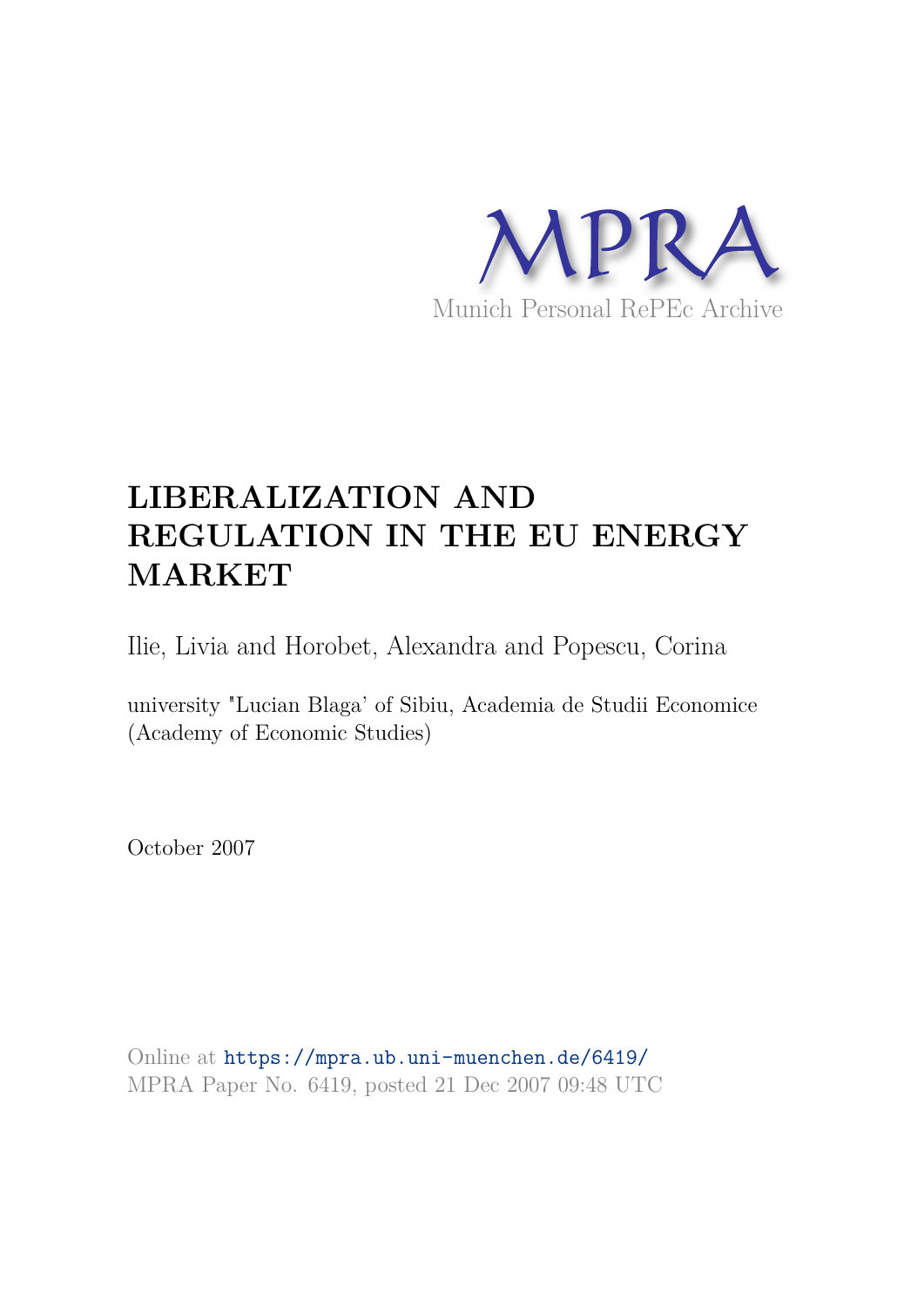# **LIBERALIZATION AND REGULATION IN THE EU ENERGY MARKET**

Livia Ilie University Lucian Blaga Sibiu Sibiu, str. Hipodromului 17 ilieliv@yahoo.com

Alexandra Horobet Academy of Economic Studies Bucharest Bucharest, Piata Romana 6 alexandra.horobet@rei.ase.ro

Corina Popescu E ON Moldova Furnizare Bucharest, Bd. N. Grigorescu 45 corina.popescu@eon-moldova.com

#### **ABSTRACT**

Competition ensures competitive prices. In this respect, the liberalisation of the EU energy markets is a must. The regulatory framework for the energy markets should be properly designed and implemented by the member states in order to ensure enough competition.

This paper aims to analyse the status quo of the EU energy markets in terms of regulatory framework and degree of competition and to recommend improvements of the system in order to balance the issues of competition, energy security and environment protection in the EU energy markets.

#### **JEL CLASSIFICATION**

L5 Regulation and Industrial Policy K2 Regulation and Business Law Q4 Energy

#### **KEY WORDS**

Energy market, regulation, competition, energy security, climate change

#### **1. Introduction**

Nowadays the European Union has to face a series of profound changes. These are characterized by privatization, deregulation and intensified competition. These challenges require an integrated policy linked to competitiveness, energy and the environment.

Even if EU has developed a world class energy infrastructure and is a global leader in many environmental policies, still significant challenges remain: completion of internal energy market, further reduction of environmental pressure, huge energy investment, a more challenging international energy market with respect to price levels and security of supply.

The future energy policy has to focus on three aspects of sustainability, in order to ensure coherence: competitiveness, environment (combating climate change is a priority) and security of supply.

For most industries, energy is essential to the cost base and competitiveness. The European industries compete internationally. Increases in energy costs can not be transferred to customers without risking reductions in market share. So, long term energy policies must be taken into account to ensure competitiveness. Access to costeffective energy inputs for the energy-intensive sectors, energy efficiency, well functioning energy markets are issues that should be priorities for the EU officials.

## **2. Some theoretical considerations on competition and regulation**

The political crisis in which Europe stands has as a starting point the problem of the unsatisfactory economic performance: the budget deficit of some member countries, the growth rate of some economies that is low,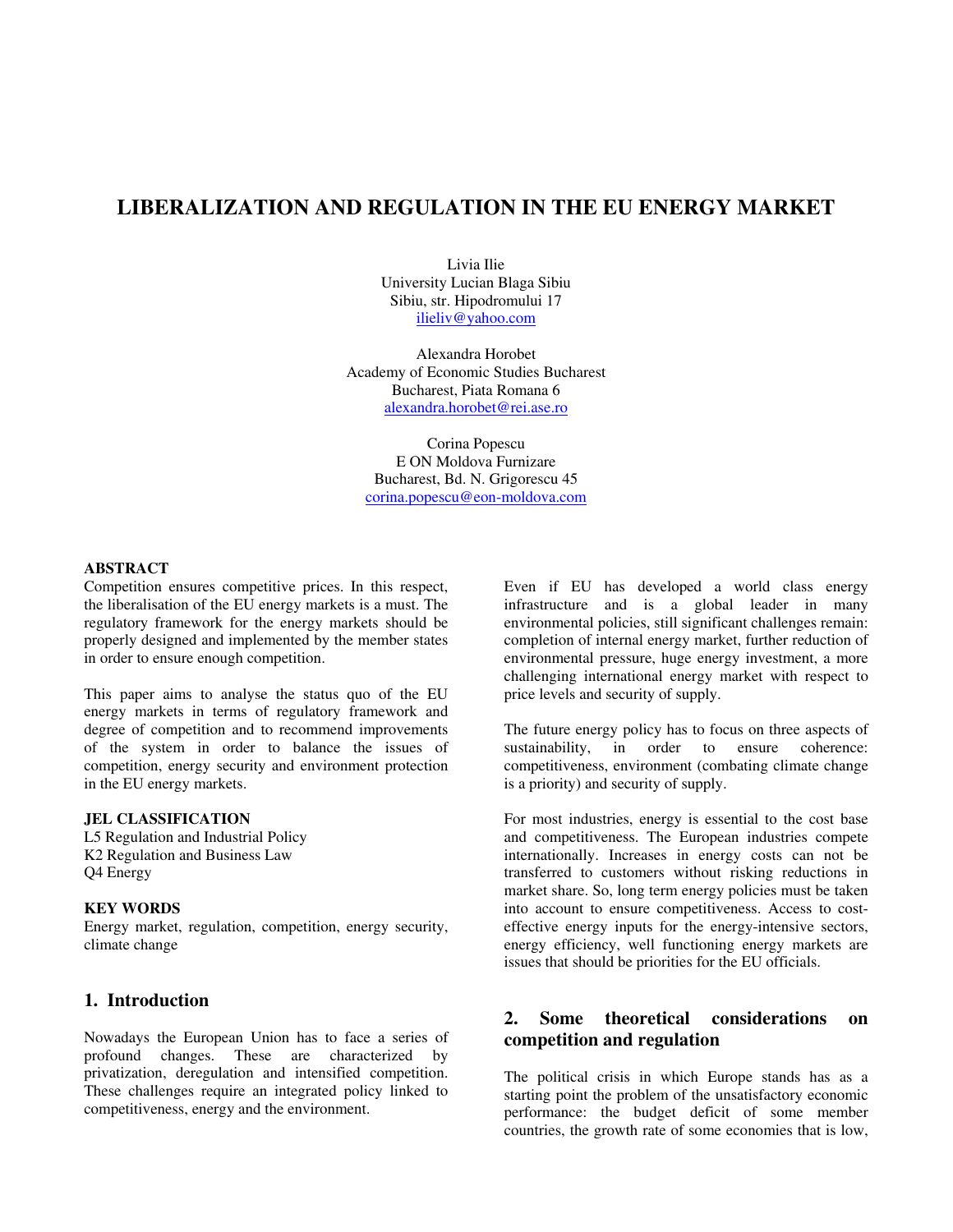the high unemployment rate particularly in the young population segment. Addressing such problems is equivalent to discuss the region's economic performance.

Although some European leaders favor the restriction of competition, the protection of the economy through rigid regulation, these are incompatible with the concept of dynamic, performing, growing economy. As studies of some prestigious institutes have revealed (McKinsey Global Institute - MGI), the low economic growth rates of some European economies do not have as a main cause the lack of technology, but rather the restriction of competition through rigid settlements that determine a decline in efficiency. [1] The example of some European countries (Denmark, Ireland, Spain, Sweden, United Kingdom) engaged in serious economic reform can be relevant for the entire region: these countries have obtained better economic performances, protecting at the same time the European life style, by stimulating economic growth and the reduction of unemployment.

The excessive regulation restricts competition, affecting in negative way efficiency. There are differences of productivity, frequently considerable, between the competitors of the same industry, in many cases the advantage belonging to the American entities in the detriment of the European ones. The studies performed by McKinsey Global Institute point out a few causes that have led to the impossibility of the European companies to achieve their potential (causes like: structural differences). All these causes are still perceived as symptoms of a much serious problem, namely the lack of competitive pressure.

Competition leads to efficiency growth, considering that the best performing entities are the ones that innovate, extend their market share and create new jobs. This dynamic lacks to the European economies, the main reason being the excessive regulation that leads to the limitation of the new entries in the market, impeding the economic entities to achieve economies of scale and to operate in optimum economic conditions.

Competition is not a purpose in itself. It is rather a mean of organizing the economic activity in order to achieve a goal. The economic role of competition is to discipline the different participants to the economic activity in order to provide quality goods and services at low costs. The general tendency in economics has always been to consider competition as the opposite of monopoly.

Competition is an important mean of achieving economic efficiency and benefits to consumers, and these benefits are not automatic. If introducing competition has transaction costs that are high, they may outweigh the benefits. In addition, the economic benefits may be shared unequally by the society. But, economists worry more about efficiency than equity.

Still, equity should be considered by policy makers to make efficient policy acceptable from a political point of view.

The performance of economic entities, no matter how it is measured, is of a complex nature and presents different aspects or dimensions. Therefore, performance in business has numerous dimensions, specifying the fact that these reflect the different functions of firms and the various interconnections with the rest of the economy. The analysis of market performance necessitates, in the first place, identifying the determinants of market performance of an economic entity and the influence of their variation over performance, considering that it is intended not only to know, but also to explain it [2].

Observations, the common sense and the formal theories suggest that there are two main types of performance determinants:

- The organization or structure of an industry (or group of competitive entities). The market structure imposes limits and channels the activities and result of each entity. Variations in the structure can determine variations in performance.
- The behavior of each entity in the market, which represents: policies, practices, plans that are used to adapt at the market conditions.

Within the framework of industrial economy, microeconomic analysis tools have been incorporated in the structure – behavior – performance triad (S-B-P), developed for the first time by E. S. Mason in 1939 at Harvard University and, later on, by his student J. S. Bain in the 50'-60's. [3]

The paradigm of industrial economy underlines the connections between the market structure and the firms' behavior in determining the market performance. In its most simple form, the paradigm suggests that there is a causal connection, starting from the market structure in order to determine the behavior of firms and therefore the performance of the industry.

The performance of an industry or market is indicated by factors such as profitability, efficiency or growth. Performance is supposed to be depending on the behavior of each entity as part of the market, and the behavior determines other factors such as: pricing, development and promotion of the product, etc. In all these areas of activity there must be taken into consideration the objectives of each entity, the degree of collusion or competition between the entities and other aspects of the business practice.

The market behavior depends, in exchange, on the market structure, which includes elements like: the degree of concentration at the level of a small number of firms, the degree of diversification of the product and the entry barriers for the new competitors.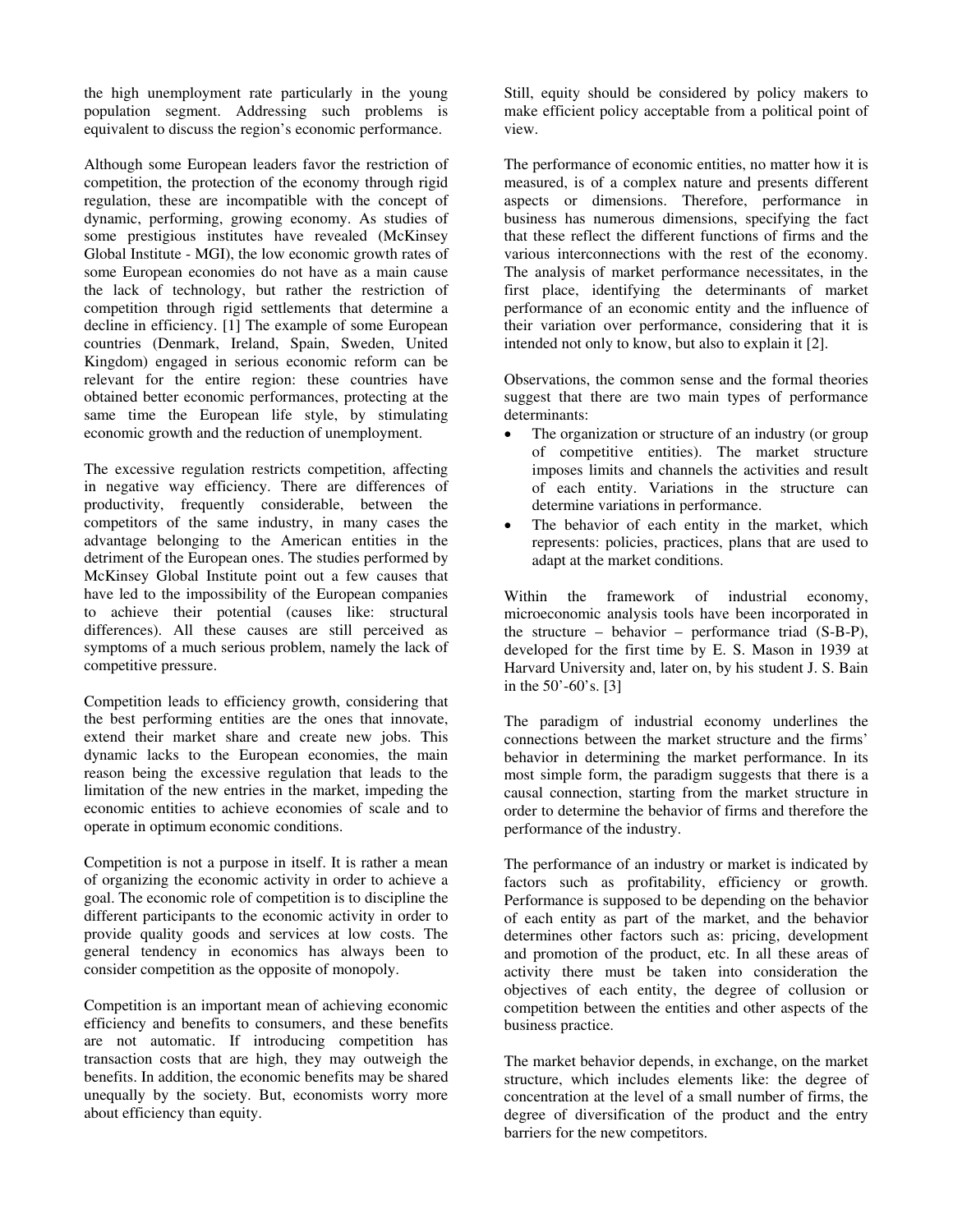Is regulation necessary? Of course it is! Market economies are not able to work without some rules, from the one that protect innovation to the antitrust legislation which looks to enforce fair competition. Regulation however is not that easy to do so that it can be beneficial to the general economic environment. Regulations should be sufficient for its protective role, but not that complicated and stiff to impend innovation and progress. In general, regulation should have as objectives: equal conditions for all competitors in the market; consumers' protection; environment protection.

There are some criteria [4] that should be taken into account in any regulatory process, like:

- *Regulation should be transparent*. The regulatory body should understand not only the way competition is influencing different opinions and interests, but also the social and political consequences.
- *Regulation should be dynamic*. Rules and standards should be changed to reflect the business environment changes.
- *The winners should be designated by the market not by rules and laws*. Regulation should create fair competitive conditions to everybody.
- *All participants should be subject to the same rules.* Nobody should be favored in the detriment of the other players.

Enabling regulations that encourage more than hinder competition and economic growth is more difficult when the economic environment is subject to continuous and rapid technological changes, increasing the economic uncertainties. Regulation becomes more complex and therefore needs to be managed professionally.

The main conclusion of MGI's studies on this theme is that a weak regulatory process (either too severe or too relaxed rules) represents the main factor of limited economic growth in the world. In many situations, regulation has a negative effect.

Looking to Europe, our current regulation protects society in the detriment of competition, which in the end turns against the interest of consumers. Protecting society as a whole can be made also without hindering efficiency and economic growth. Economic progress depends on increased efficiency, which in turn depends on a competition undistorted through excessive regulation. Even if governments are not restricting competition by intend it will have as effect the impossibility of efficient entities to eliminate the inefficient ones, and in this way the economic growth is declining.

One can explain why some countries are rich and others are poor through the differences in productivities and GDPs. Few decades ago, US, Japan and Western Europe were considered to be convergent from the point of view of technologies, capital flows, business practices. Still, there are significant differences between these economies. And the answer is not in the differences in capital markets or labor markets, but in the nature of competition. Competition is the mechanism that helps companies, institutions and markets to become more productive and efficient. In this way, consumers and investors are the ones to benefit.

Excessive protection handicaps the European economic system, leaving it without sensors and instruments to face the challenging global economic environment, in which competition between companies, institutions, markets, countries, and regions becomes stronger. Europe can progress without abandoning its social values. Still, many regulations settled to protect these values, are hindering the European abilities to face competition on global markets.

Therefore, taking into account the economic theories that link the degree of competition to economic performance, as well as the empirical evidence that was reflected in many studies made at global level, we can consider that the key factor in reforming the European economy is represented by the stimulation of a competitive behavior.

## **3. Competition and regulation in the EU energy market – a security issue**

Security of energy supply is of concern, as the modern society depends on energy and there is a lack of alternative sources. From supply interruptions to persistent high and fluctuating prices, energy insecurity has various symptoms. Thinking about energy security is equivalent to managing risks.

The first oil shock brought a new responsibility to governments: providing secure energy supplies to consumers. The energy industries were at that time either owned largely by the states or were regulated as monopolies.

Economic theory predicts that monopolies will restrict output and increase price in an attempt of profit maximization. In practice, due to the fear of energy insecurity, governments made sure that investment and output were not restricted but maintained at high levels.

The late 1980s brought less attention to the energy security issue, due to the fact that the world fossil fuel market was slack and there was substantial surplus capacity in the electricity and gas supply industries, so the energy market liberalization gathered pace.

But the end of the 1990s focused again the attention on security of supply. At the turn of the  $21<sup>st</sup>$  century, the question is not about governments handling the security problem, but about whether markets are in a position to provide adequate security and the means to manage the associate risks.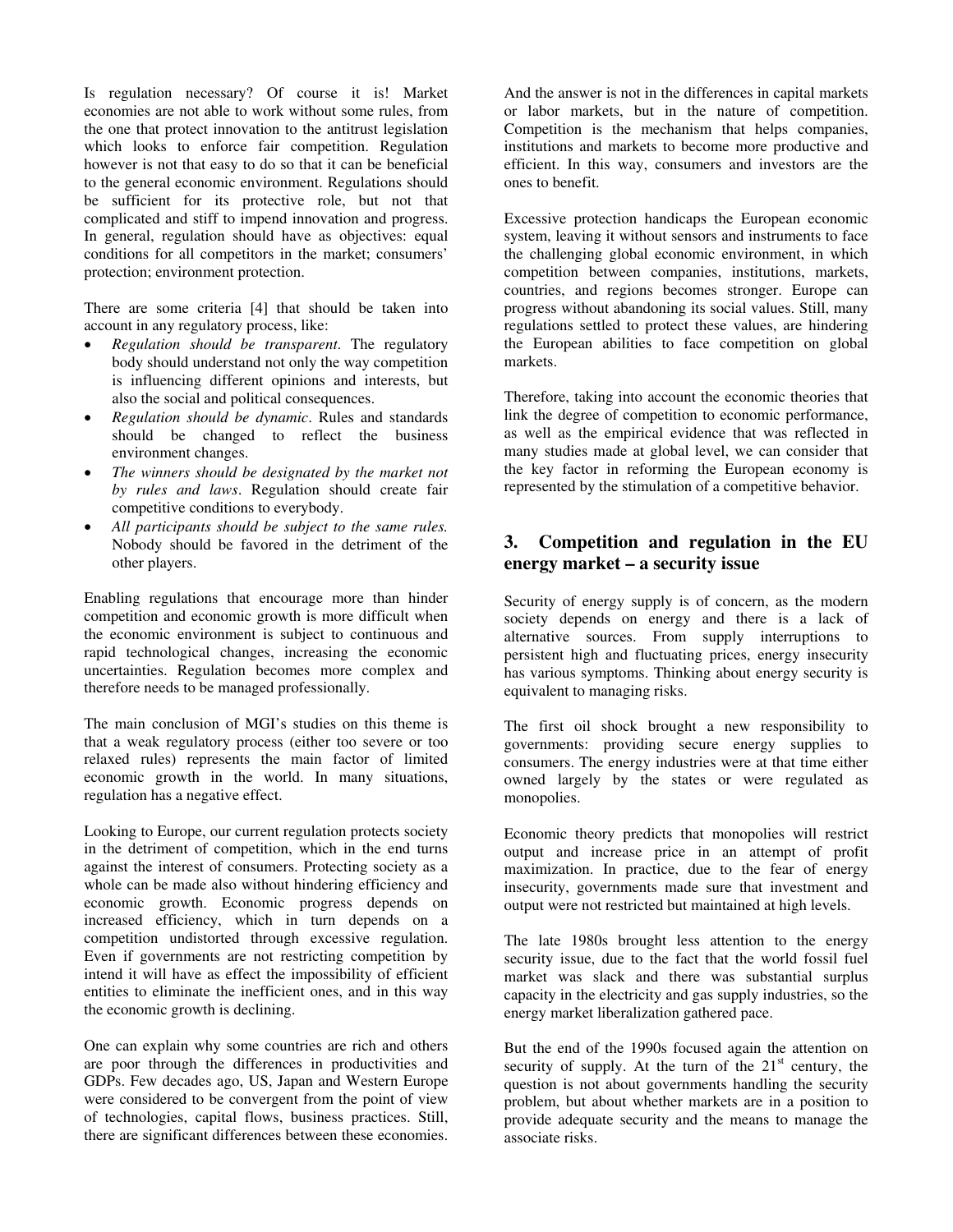Of course, no energy system is totally secure. In theory the optimal level of security is at a point where consumers' valuation of extra security is just offset by the costs of providing it. In practice is difficult to find this optimum, so government policy aims to keep security level within a zone of adequacy. Such a policy objective does not necessarily imply government intervention. Competitive markets are able to deliver adequate security levels. But also in the market system, failures may occur. Market or political failures may prevent markets from achieving the security objective.

There are different possible market failures, like: public good characteristic of energy security, lack of relevant information in competitive markets. But there are also potentially serious political failures: impact of environmental policy on investment incentives, the impact of emissions control on operating flexibility of plants. Market players are able to anticipate such failures and to plan to compensate for them, but this can imply more costs for a given level of security.

There are significant discussions around the central role the government should play in providing adequate levels of energy security, arguing that there are imminent threats and governments have to restore the levels of security, disguising in reality the lobby on behalf of special interest groups. [5]

When discussing about energy security, there are two types of beliefs:

- The achievement of greater diversity in the fuel sources is a priority (coal, natural gas, renewable, nuclear power); but diversity should apply also in other areas not only fuel sources: number of competing firms in the market, supply routes of fuel, technologies.
- Energy imports reduce security and should be minimised. But by definition imports increase the diversity of sources, which enhances security and reduces costs (you don't import at higher costs but at lower).

Securing new supplies of fossil fuels is difficult and presents geopolitical risks. New technologies associated with alternative sources of energy involve significant levels of uncertainties. The prospect of decreasing energy demand brings fear with respect to consumers' comfort.

Research developed by McKinsey Institute [6] shows that the growth of worldwide energy demand can be cut in half or more over the next 15 years without affecting the benefits to the end user. The solution is a concerted global effort to increase energy productivity (amount of output achieved per each unit of energy consumed). But market forces alone can not produce these outcomes due to information gaps, market-distorting subsidies, and inadequate financing infrastructure. To overcome these barriers, policy makers should make the price and use of

energy more transparent, create new market-clearing and financing mechanisms, and selectively implement demand-side energy policies, while also encouraging demand-side innovation by companies.

The mentioned research identified four sectors that account for 98% of the end-use demand for energy at the global level:

- residential buildings: this sector accounts for 25% of the total end-use demand and represents the largest opportunity to raise energy productivity (by 21% in 2020) by adopting the available technologies like high-efficient buildings shells, compact fluorescent lighting, high-efficient water heating.
- commercial buildings: accounts for 10% of global end-use demand; the biggest opportunities for this sector arise from improving the insulation of buildings and use of energy-efficient large appliances.
- road transport: represents 16% of global energy demand and 46% of global demand for petroleum products, and
- industry: uses energy more than any other sector (47%); this sector is very heterogeneous having highly energy-intensive industries like steel, chemicals, aluminium; also here significant technological opportunities exist to increase efficiency.

What can governments do in all these sectors?

| <b>Sector</b>              | <b>Barrier to increased</b><br>energy productivity                | <b>Policy to overcome</b><br>barrier                            |
|----------------------------|-------------------------------------------------------------------|-----------------------------------------------------------------|
| Residential/<br>commercial | Lack of information;<br>principal-agent<br>problems               | Incentive<br>programs;<br>policies;<br>information<br>standards |
| Transport                  | reluctant<br>Consumers<br>to pay today for future<br>fuel savings | standards;<br>Fuel-economy<br>fuel taxes                        |
| Industrial                 | Lack of incentives or<br>information                              | Information and incentive<br>programs                           |

Undoubtedly there are many security risks. The task of liberalised energy markets is to manage these risks effective and efficient. Only where market or political failure exist that will impede an effective management is there a case for state intervention. And the best intervention is removing the barrier rather than direct action in the market. Markets are generally well informed and powerful enough to provide adequate security levels.

### **4. Liberalization of the energy market**

Liberalisation of energy markets is a long process. One of the overall aims of liberalization is to increase efficiency through the pressure of competition. Greater efficiency leads to lower costs and prices, which is improving competitiveness – crucial for companies that are competing in a more global market.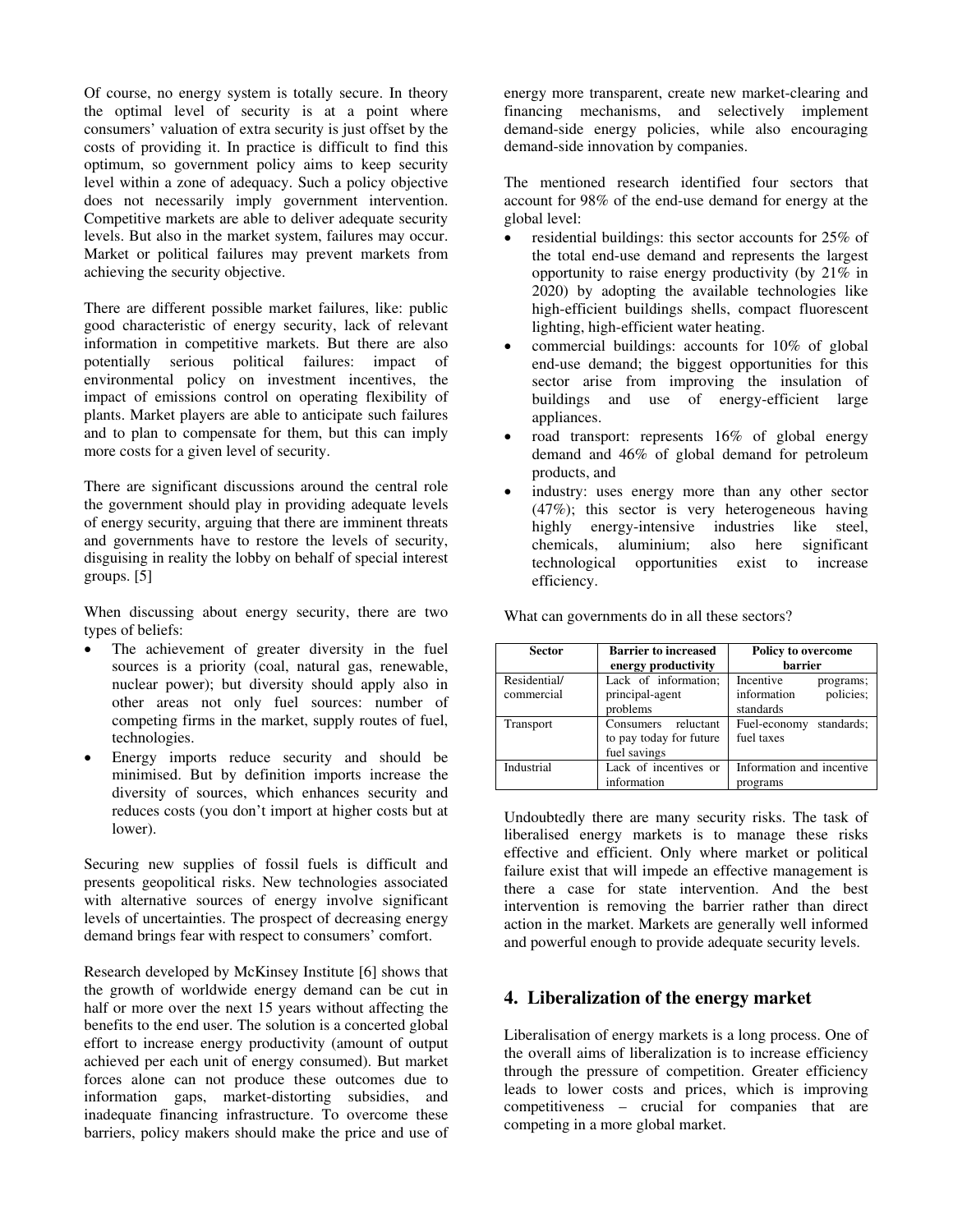As liberalization and the introduction of competition becomes more widespread across Europe this should lead to further efficiency gains, cost reductions and the potential for lower prices. A completely open European market will allow all consumers to benefit from the cheapest available sources of energy and will drive companies' costs down.

The current situation is not satisfactory, despite the significant progress realized. The level of competition between Member States, but also across borders, is not enough to ensure competitive prices. Energy markets are still largely national.

The current regulatory framework should be improved and implemented to create enough competition in the EU energy market. There is a regulatory gap between the competences of national regulatory agencies and the need to coordinate regulation at the European Union's level. Building an EU market by integrating well functioning regional markets is a priority.

In the same view, at the beginning of September 2007, the European Commission was proposing a large reform of the energy market. The aim of the reform is to eliminate the dominant positions of large European groups that act in the electricity and gas market, like are the giants E ON and Electricite de France. Energy companies will be forced to sell or transfer there transmission networks towards an independent operator. The European officials consider that these measures will increase the investments in the infrastructure and will encourage the access of new operators.

As the President of the European Commission, Jose Manuel Barroso, is saying: "We need a common European response to combat climate change, to achieve greater energy security and provide abundant energy at a fair price for citizens… This is only possible if we have a competitive gas and electricity market." [7]

The European officials also focus on the energy companies outside EU, trying to limit their influence in the market. In the same time, they want to eliminate the energy monopolies in Europe in order to increase competition, and to determine the price reduction.

The new regulatory package is considering also the creation of pan-European energy regulators. There is for the first time announced a solidarity clause which recommends supporting any member state that has energy reserves threatened.

The liberalization of the European energy market is forbidding the providers of electricity and gas to ensure also the distribution. But this may be risky for the European Union that can become vulnerable in front of other countries that use energy as a political weapon.

In addition, EU has no legal instruments to not allow foreign companies to acquire a significant part of the European energy infrastructure. For instance, Gazprom is the only provider of energy in 5 EU member states. The expansion of Gazprom (Gazprom provides 25% of the Europe's gas) in Europe will be difficult to impede, especially now when Europe announces the liberalization of the energy market. This allowed Gazprom to sign contracts with companies from Germany, France, Italy and East European countries. In countries like Russia and Algeria (the most important gas providers of Europe) the extraction and transport of gas is controlled by state owned companies: Gazprom in Russia, Sonatrach in Algeria.

The European energy market is theoretically free and subject to competition since July  $1<sup>st</sup>$ , 2007 (according to the new EU electricity and gas directives from 2002). Practical, in many countries, consumers can not choose their provider. So, the new legal package promises to diversify the choice, but there can be no guarantees that prices will drop.

The process of liberalization of the energy market can bring concerns about the social and environmental aspects of the transformation. A competitive market can bring wider social benefits while existing in a right regulatory framework.

The experience of UK in this respect is important for everyone, while UK is being seen as the forefront of a world wide movement towards liberalisation. Learning from UK experience can reduce the timescale for introducing a competitive market (in UK it took 10 to 15 years). Liberalization brings important benefits for consumers by offering them choice and a greater responsiveness to consumer needs. But the process is not without social costs and concerns.

The main areas of concern can be presented like:

- fear about the loss of "public service": the supply of energy is considered a public service, and through privatizing the suppliers, there is a fear that the quality of service is affected. But we can say that competition means that the suppliers should pay attention and respond to consumers' needs. In addition if the framework for regulation is properly designed, the quality of service should not be affected, by contrary should improve.
- helping the poor: being considered a public service, it is also considered that poor people are subsidized by the state. Even after privatizing the energy suppliers, the lower prices and the innovation in new tariffs is in the benefit of poor consumers. In addition, government should specifically address the social issues. Even if the poor sector of consumers is less attractive in a competitive market, the government should make sure benefits are shared also by the poor.